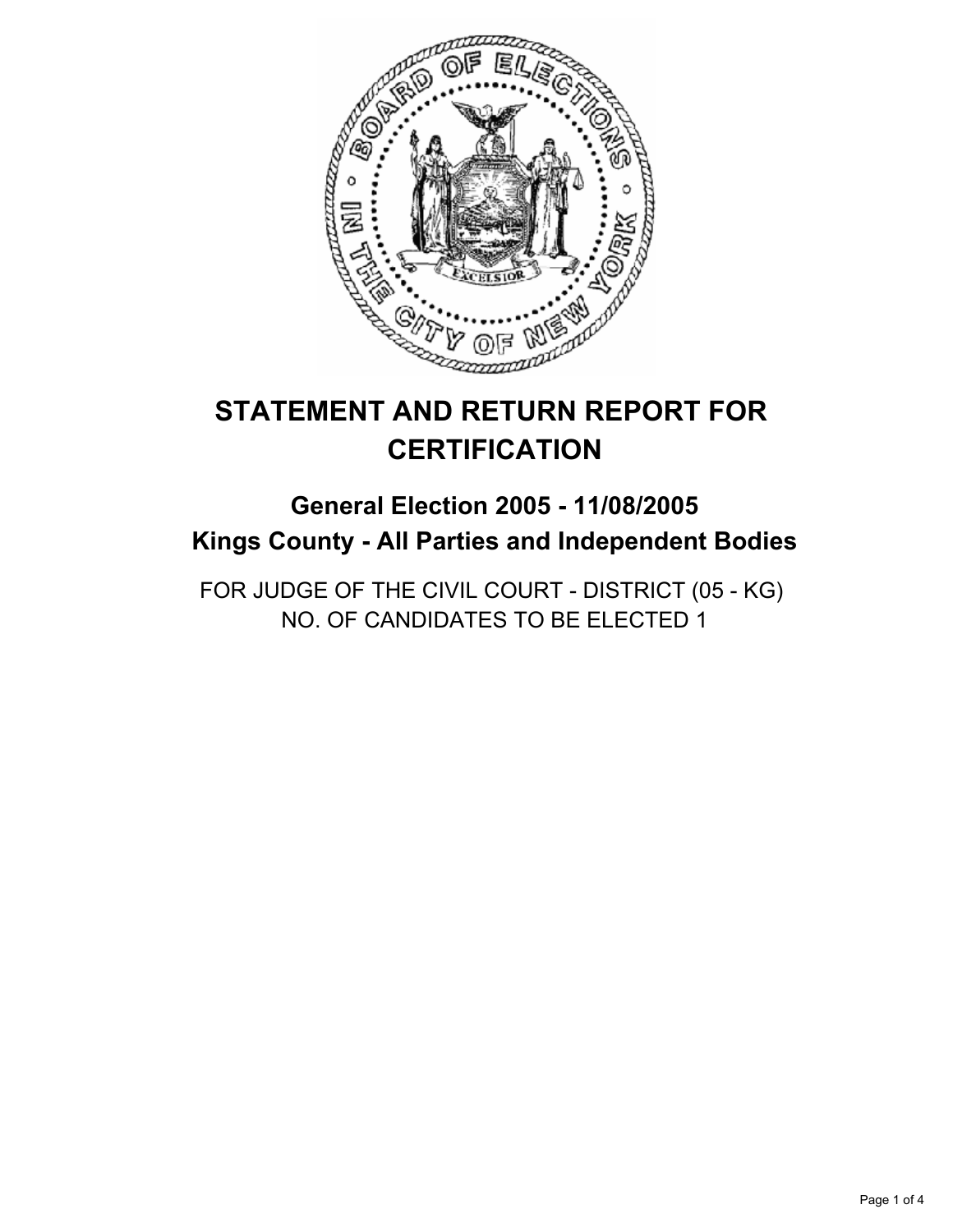

## **ASSEMBLY DISTRICT 44**

| <b>PUBLIC COUNTER</b>        | 9,505 |
|------------------------------|-------|
| <b>EMERGENCY</b>             | 9     |
| ABSENTEE/MILITARY            | 142   |
| AFFIDAVIT                    | 129   |
| <b>TOTAL BALLOTS</b>         | 9,785 |
| DAVID SCHMIDT (REPUBLICAN)   | 1,446 |
| DAVID SCHMIDT (DEMOCRATIC)   | 3,854 |
| DAVID SCHMIDT (CONSERVATIVE) | 292   |
| <b>TOTAL VOTES</b>           | 5,592 |
| <b>UNRECORDED</b>            | 4.193 |

#### **ASSEMBLY DISTRICT 46**

| PUBLIC COUNTER               | 7,356 |  |
|------------------------------|-------|--|
| <b>EMERGENCY</b>             | 0     |  |
| ABSENTEE/MILITARY            | 196   |  |
| AFFIDAVIT                    | 83    |  |
| <b>TOTAL BALLOTS</b>         | 7,635 |  |
| DAVID SCHMIDT (REPUBLICAN)   | 1,885 |  |
| DAVID SCHMIDT (DEMOCRATIC)   | 1,806 |  |
| DAVID SCHMIDT (CONSERVATIVE) | 329   |  |
| <b>TOTAL VOTES</b>           | 4,020 |  |
| <b>UNRECORDED</b>            | 3.615 |  |

#### **ASSEMBLY DISTRICT 47**

| <b>PUBLIC COUNTER</b>        | 6,776 |  |
|------------------------------|-------|--|
| <b>EMERGENCY</b>             | 2     |  |
| ABSENTEE/MILITARY            | 219   |  |
| AFFIDAVIT                    | 67    |  |
| <b>TOTAL BALLOTS</b>         | 7,064 |  |
| DAVID SCHMIDT (REPUBLICAN)   | 1,428 |  |
| DAVID SCHMIDT (DEMOCRATIC)   | 1,941 |  |
| DAVID SCHMIDT (CONSERVATIVE) | 151   |  |
| AVERELL GOLUB (WRITE-IN)     |       |  |
| <b>TOTAL VOTES</b>           | 3,521 |  |
| <b>UNRECORDED</b>            | 3.543 |  |

## **ASSEMBLY DISTRICT 48**

| PUBLIC COUNTER               | 13,645 |
|------------------------------|--------|
| <b>EMERGENCY</b>             | 144    |
| ABSENTEE/MILITARY            | 195    |
| <b>AFFIDAVIT</b>             | 87     |
| <b>TOTAL BALLOTS</b>         | 14,071 |
| DAVID SCHMIDT (REPUBLICAN)   | 3,977  |
| DAVID SCHMIDT (DEMOCRATIC)   | 3,252  |
| DAVID SCHMIDT (CONSERVATIVE) | 518    |
| <b>TOTAL VOTES</b>           | 7,747  |
| <b>UNRECORDED</b>            | 6.324  |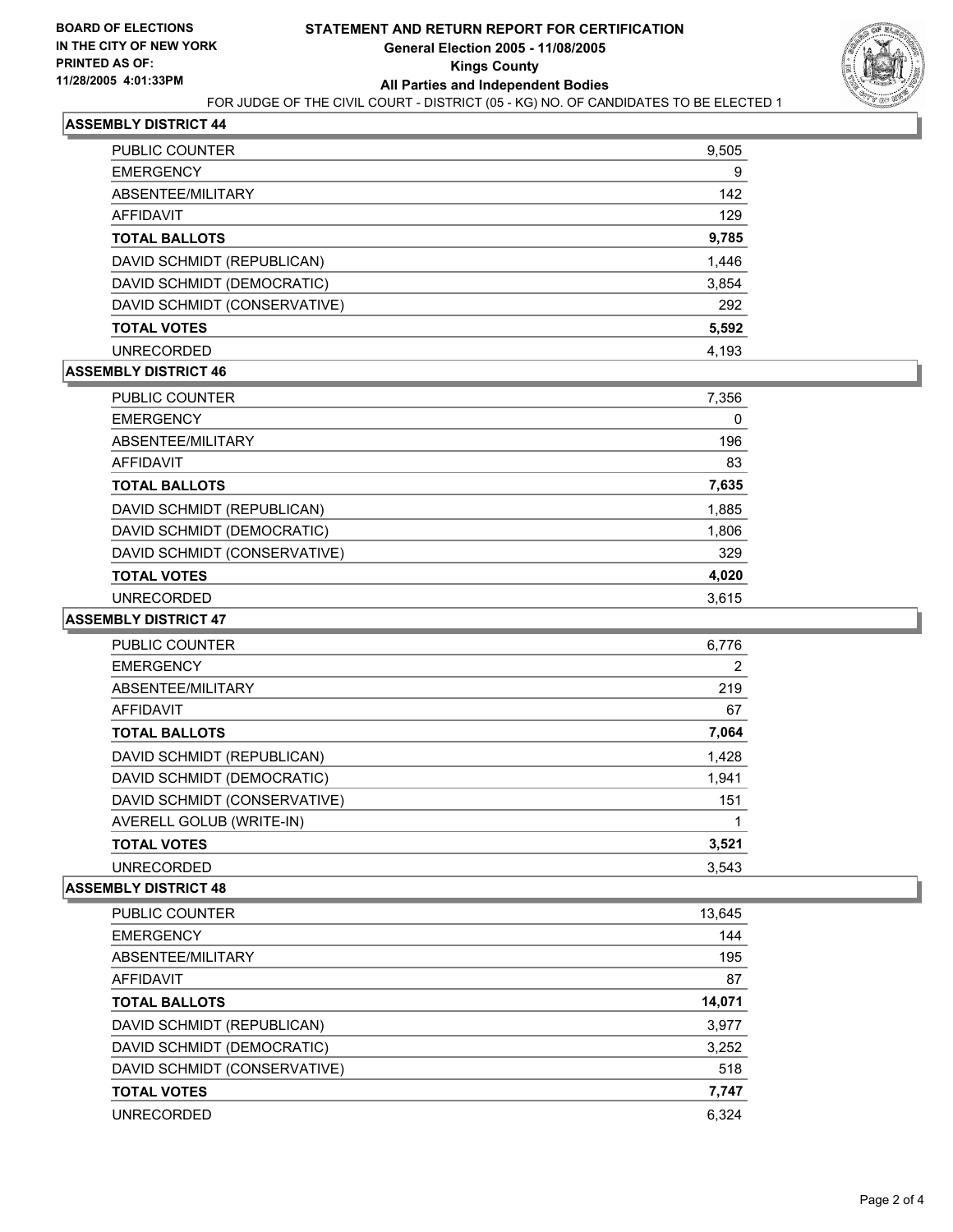

## **ASSEMBLY DISTRICT 49**

| PUBLIC COUNTER               | 13,831 |
|------------------------------|--------|
| <b>EMERGENCY</b>             | 120    |
| <b>ABSENTEE/MILITARY</b>     | 221    |
| <b>AFFIDAVIT</b>             | 116    |
| <b>TOTAL BALLOTS</b>         | 14,288 |
| DAVID SCHMIDT (REPUBLICAN)   | 3,406  |
| DAVID SCHMIDT (DEMOCRATIC)   | 3,285  |
| DAVID SCHMIDT (CONSERVATIVE) | 424    |
| <b>TOTAL VOTES</b>           | 7,115  |
| <b>UNRECORDED</b>            | 7.173  |

#### **ASSEMBLY DISTRICT 51**

| PUBLIC COUNTER               | 10,609 |
|------------------------------|--------|
| <b>EMERGENCY</b>             | 131    |
| ABSENTEE/MILITARY            | 145    |
| AFFIDAVIT                    | 160    |
| <b>TOTAL BALLOTS</b>         | 11,045 |
| DAVID SCHMIDT (REPUBLICAN)   | 1,191  |
| DAVID SCHMIDT (DEMOCRATIC)   | 3,699  |
| DAVID SCHMIDT (CONSERVATIVE) | 171    |
| <b>TOTAL VOTES</b>           | 5,061  |
| <b>UNRECORDED</b>            | 5.984  |

#### **ASSEMBLY DISTRICT 52**

| PUBLIC COUNTER               | 485 |
|------------------------------|-----|
| <b>EMERGENCY</b>             | 59  |
| ABSENTEE/MILITARY            | 5   |
| AFFIDAVIT                    | 10  |
| <b>TOTAL BALLOTS</b>         | 559 |
| DAVID SCHMIDT (REPUBLICAN)   | 39  |
| DAVID SCHMIDT (DEMOCRATIC)   | 302 |
| DAVID SCHMIDT (CONSERVATIVE) | 9   |
| <b>TOTAL VOTES</b>           | 350 |
| <b>UNRECORDED</b>            | 209 |

#### **ASSEMBLY DISTRICT 60**

| PUBLIC COUNTER               | 8,545 |
|------------------------------|-------|
| <b>EMERGENCY</b>             | 398   |
| ABSENTEE/MILITARY            | 197   |
| AFFIDAVIT                    | 85    |
| <b>TOTAL BALLOTS</b>         | 9,225 |
| DAVID SCHMIDT (REPUBLICAN)   | 2,114 |
| DAVID SCHMIDT (DEMOCRATIC)   | 2,407 |
| DAVID SCHMIDT (CONSERVATIVE) | 455   |
| <b>TOTAL VOTES</b>           | 4,976 |
| <b>UNRECORDED</b>            | 4.249 |